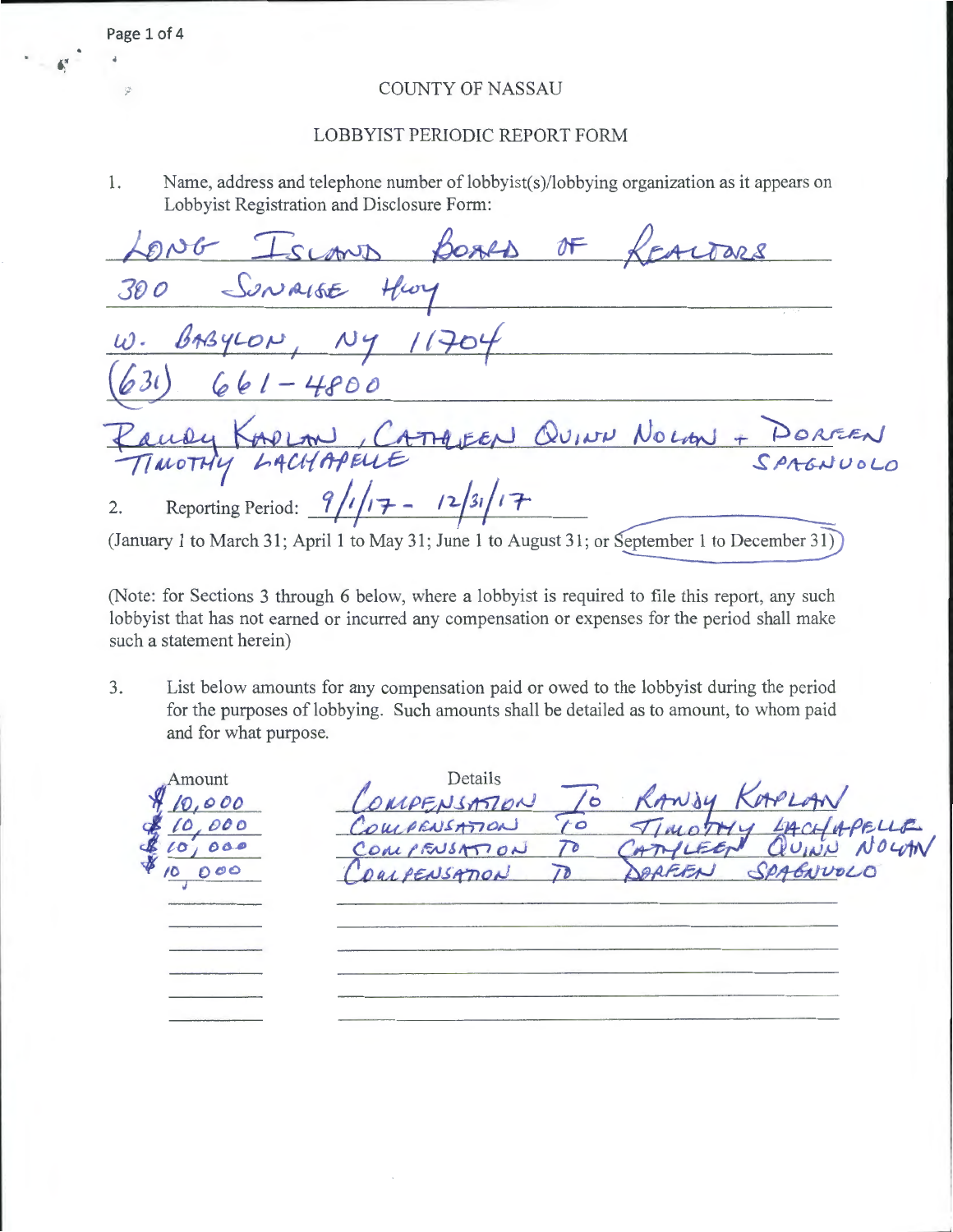4. List below the cumulative total amounts earned to date for lobbying year:

 $4120,000$ 

è

5. List below amounts for any expenses expended or incurred by the lobbyist during the period for the purposes of lobbying. Such amounts shall be detailed as to amount, to whom paid and for what purpose.

| Amount | Details |  |
|--------|---------|--|
|        |         |  |
|        |         |  |
|        |         |  |
|        |         |  |
| _____  |         |  |
|        |         |  |

6. List below the cumulative total amounts expended to date for lobbying year:



7. List whether and where the lobbyist(s)/lobbying organization is registered as a lobbyist (e.g. Nassau County, New York State):

| $NYS - JCOPE$                             |                                                |  |
|-------------------------------------------|------------------------------------------------|--|
|                                           | NYC - OFFICE OF THE CITY CUERK LOBBYING BUREAU |  |
|                                           |                                                |  |
| NASSAU COUNTY, NYS<br>SUFFOLK COUNTY, NYS |                                                |  |

8. Name, address and telephone number of client(s) by whom, or on whose behalf, the lobbyist is retained, employed or designated.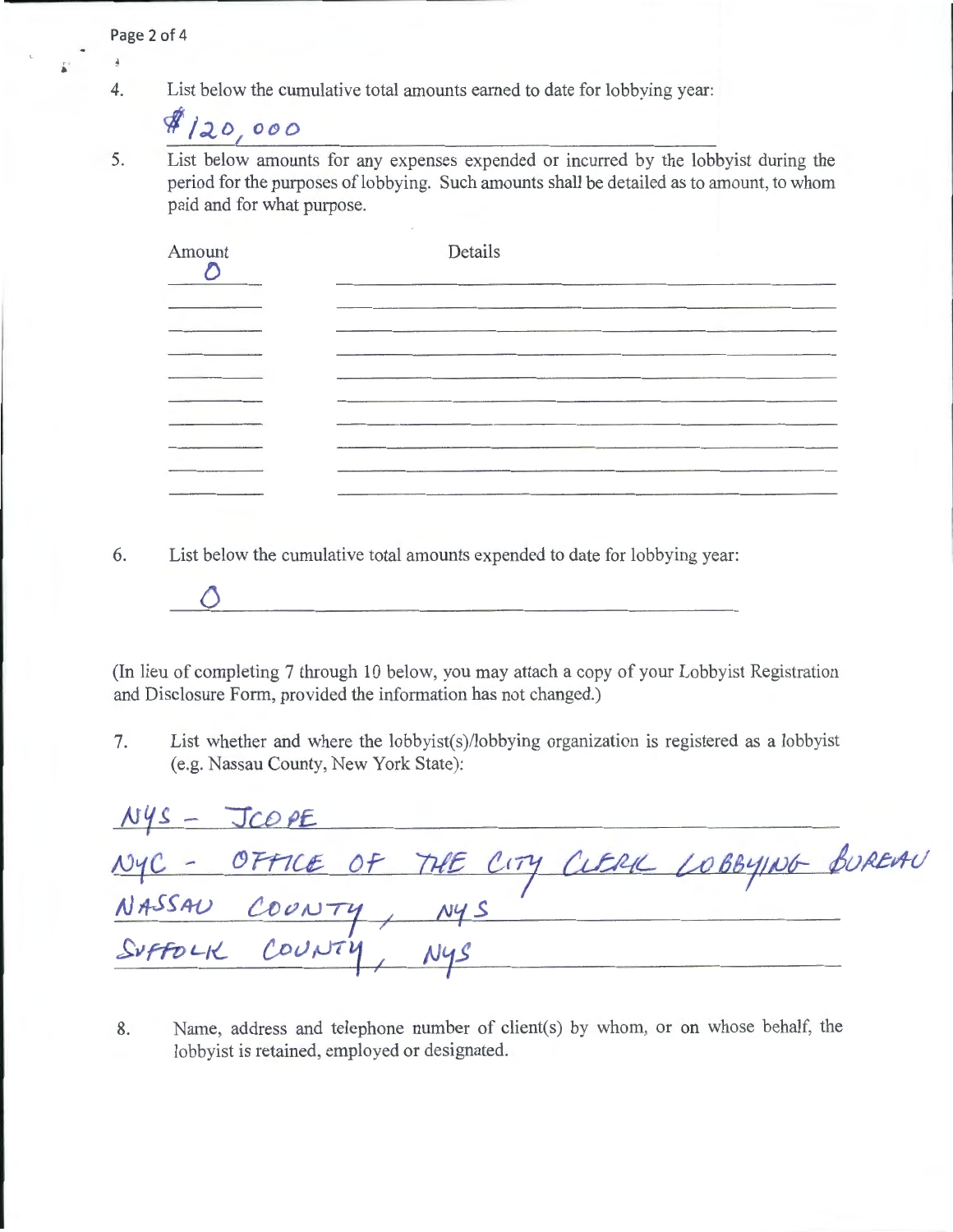BOARD OF REALTORS LONG ISLAND *3oo*   $11704$  $\overline{\phantom{a}}$  $BAGYLON$ (631  $661 - 4800$ RANDY KAPLAN TIMOTHY LACHAPELLE SOREEN SPAGNUOLO QUINN NOLAN HAHLEEN

9. Describe lobbying activity conducted, or to be conducted, in Nassau County, and identify client(s) for each activity listed, during the Reporting Period.

REAL ESTATE RELATED ISSUES INCLUDING: MORTGABE RECORDING FEES  $\frac{1}{10}$  Boying + Seming of lo-ops MORTOGEE FUTEREST DEDUCTION FIRST TIME HOME BUYERS SAVINGS ACCOUNT + DESIST EASE SURANCE TLOOD

10. The name of persons, organizations or governmental entities before whom the lobbyist has lobbied during the period.